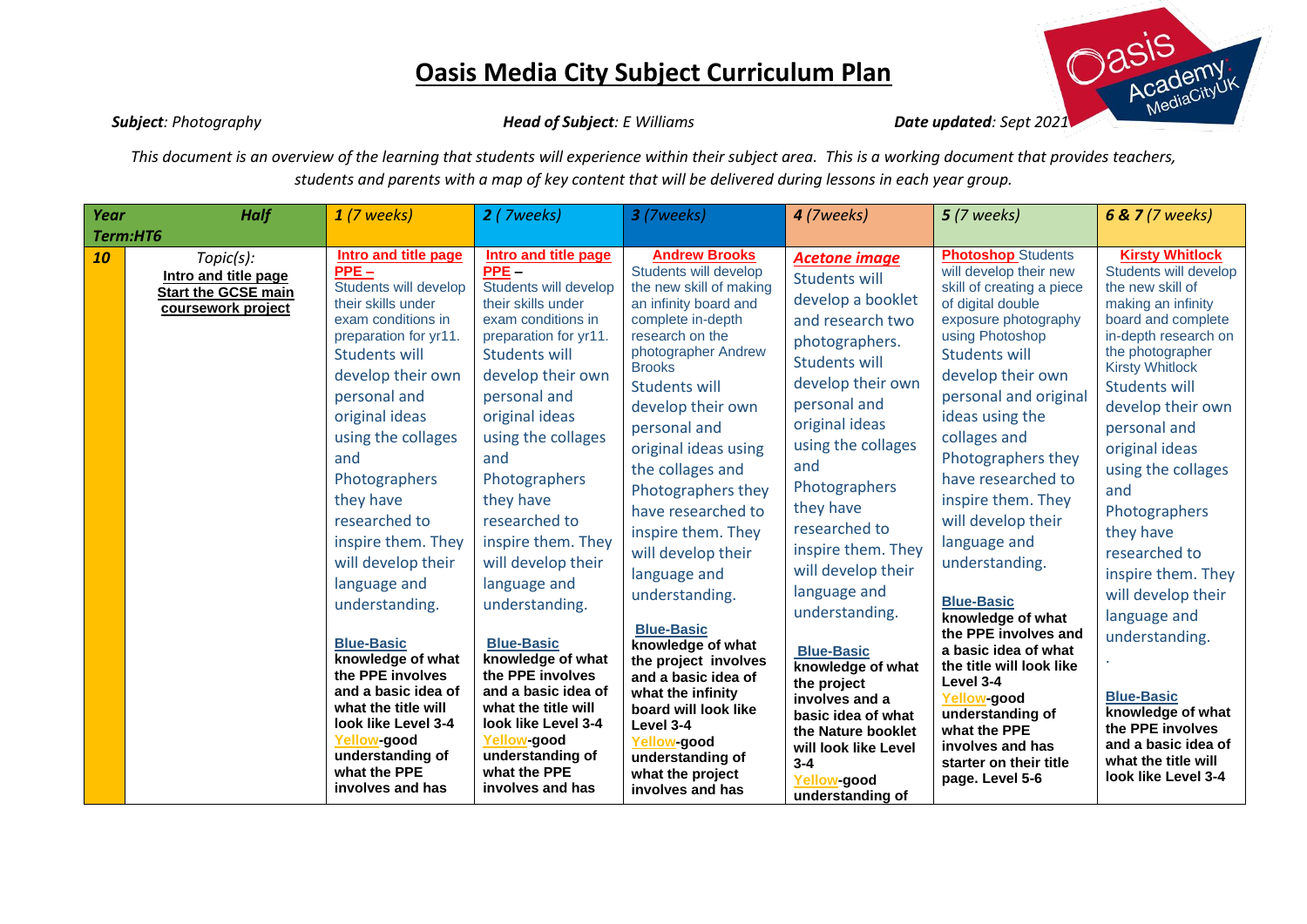|                            |                                                                                                                                                                                                                                                                 |                                                                                                                                                                                                                                                                 | <b>Oasis Media City Subject Curriculum Plan</b>                                                                                                                                                                                                           |                                                                                                                                                                                                                                                                                                      |                                                                                                                                                                                                              | vasis<br>Academy                                                                                                                                                                                                                                                                                                                  |
|----------------------------|-----------------------------------------------------------------------------------------------------------------------------------------------------------------------------------------------------------------------------------------------------------------|-----------------------------------------------------------------------------------------------------------------------------------------------------------------------------------------------------------------------------------------------------------------|-----------------------------------------------------------------------------------------------------------------------------------------------------------------------------------------------------------------------------------------------------------|------------------------------------------------------------------------------------------------------------------------------------------------------------------------------------------------------------------------------------------------------------------------------------------------------|--------------------------------------------------------------------------------------------------------------------------------------------------------------------------------------------------------------|-----------------------------------------------------------------------------------------------------------------------------------------------------------------------------------------------------------------------------------------------------------------------------------------------------------------------------------|
|                            | starter on their title<br>page. Level 5-6<br>Green-deep<br>understanding of<br>expectation of the<br><b>PPE</b> and<br>outstanding<br>participation within<br>the lesson as well<br>as strong design<br>skills show in<br>developing title<br>page. Level 7,8,9 | starter on their title<br>page. Level 5-6<br>Green-deep<br>understanding of<br>expectation of the<br><b>PPE and</b><br>outstanding<br>participation within<br>the lesson as well<br>as strong design<br>skills show in<br>developing title<br>page. Level 7,8,9 | starter on their title<br>page. Level 5-6<br>Green-deep<br>understanding of<br>expectation of the<br>project and<br>outstanding<br>participation within<br>the lesson as well as<br>strong design skills<br>show in developing<br>title page. Level 7,8,9 | what the project<br>involves and has<br>starter on their title<br>page. Level 5-6<br>Green-deep<br>understanding of<br>expectation of the<br>project and<br>outstanding<br>participation within<br>the lesson as well<br>as strong design<br>skills show in<br>developing title<br>page. Level 7,8,9 | Green-deep<br>understanding of<br>expectation of the<br><b>PPE and outstanding</b><br>participation within<br>the lesson as well as<br>strong design skills<br>show in developing<br>title page. Level 7,8,9 | -good-<br>understanding of<br>what the PPE<br>involves and has<br>starter on their title<br>page. Level 5-6<br>Green-deep<br>understanding of<br>expectation of the<br><b>PPE</b> and<br>outstanding<br>participation within<br>the lesson as well<br>as strong design<br>skills show in<br>developing title<br>page. Level 7,8,9 |
| Key Words(1 p/wk):         | Exam brief, PPE<br>Title page,<br>Theory,<br>proportion, detail.                                                                                                                                                                                                | Exam brief, PPE<br>Title page,<br>Theory, hand<br>manipulation<br>photography.                                                                                                                                                                                  | Exam brief, PPE<br>Title page,<br>Theory, proportion,<br>detail.                                                                                                                                                                                          | Nature, research,<br>landscape,<br>wildlife, detail,<br>evaluate.                                                                                                                                                                                                                                    | Photoshop, double<br>exposure, mix<br>media, original,<br>personal, creative.                                                                                                                                | Photoshop,<br>double exposure,<br>mix media,<br>original, personal,<br>creative.                                                                                                                                                                                                                                                  |
| Link to context/Character: | Listening skills,<br>communication<br>skills,<br>independent<br>learning skills and<br>creative skills                                                                                                                                                          | Listening skills,<br>communication<br>skills,<br>independent                                                                                                                                                                                                    | Listening skills,<br>communication<br>skills, independent                                                                                                                                                                                                 | Listening skills,<br>communication<br>skills,<br>independent<br>learning skills and<br>creative skills.                                                                                                                                                                                              | Creative skills,<br>group work,<br>independent<br>learning and<br>listening skills                                                                                                                           | Listening skills,<br>communication<br>skills.<br>independent<br>learning skills and<br>creative skills.                                                                                                                                                                                                                           |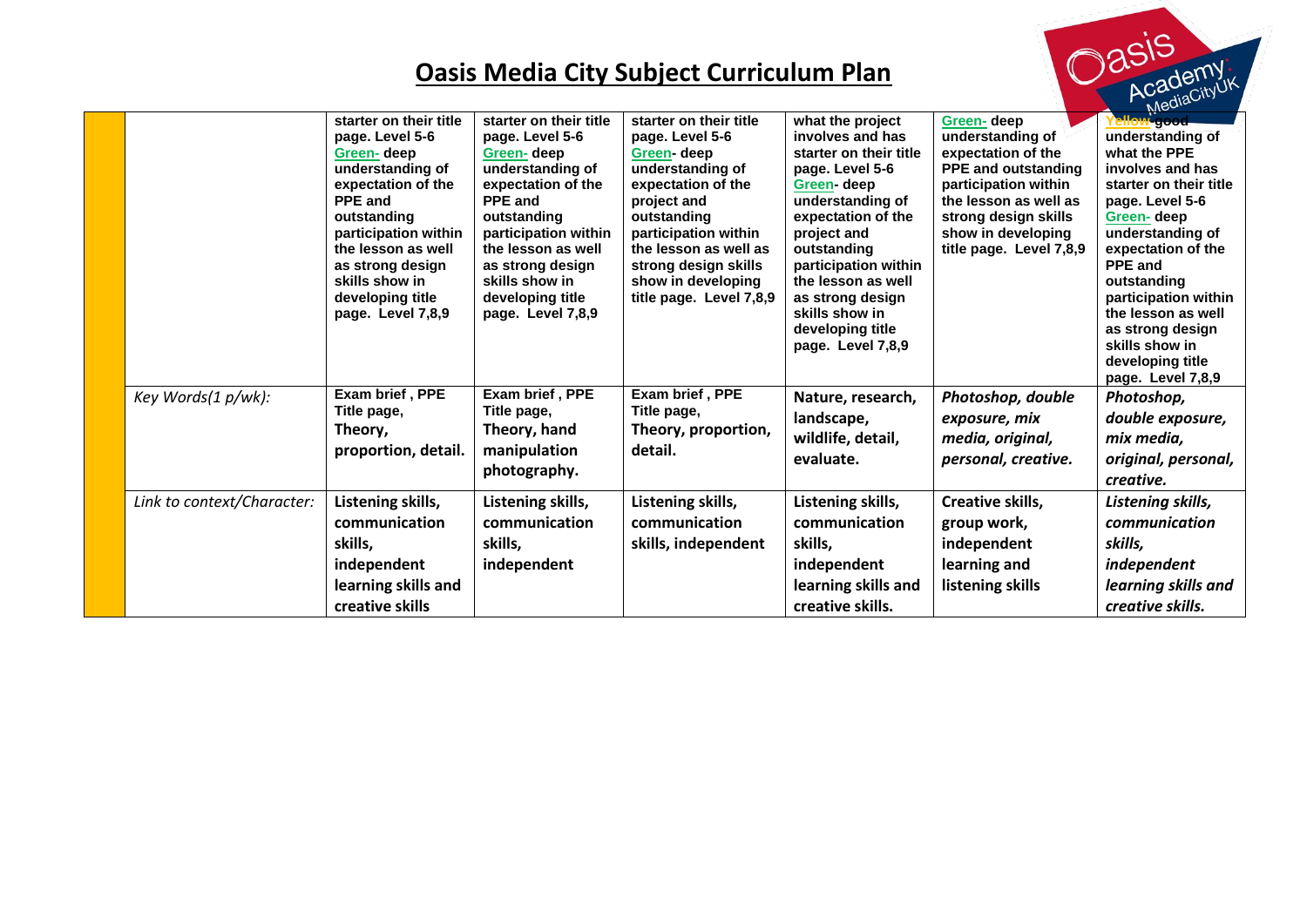SİS

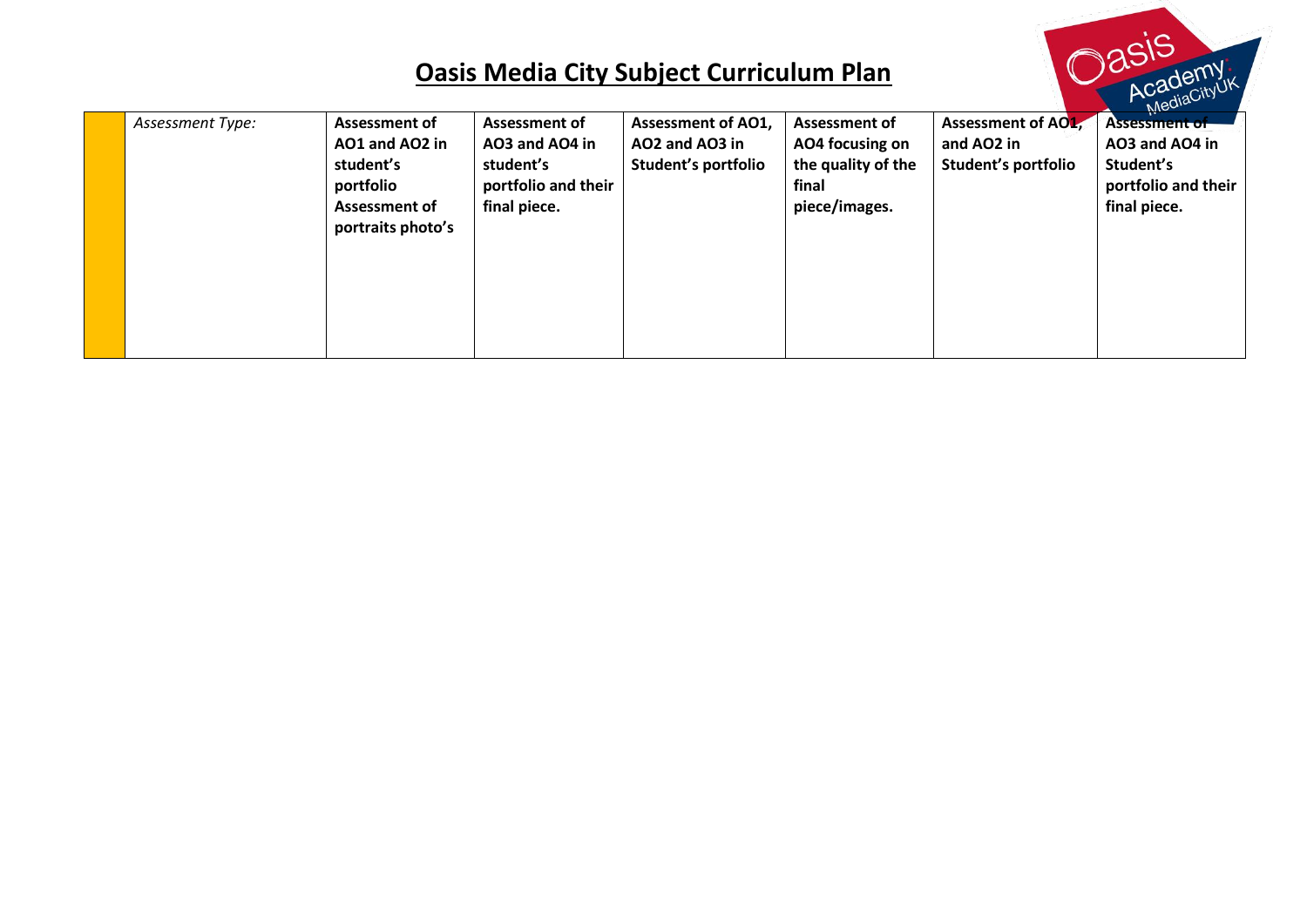| <b>Assessment Foci for the Scheme:</b>                                                                                                                                                                                                           |                                       |                                                                                           |                                                                                                                                                                                                                                                                                                                                                                                                                                                                                          |                                               | <b>Opportunities for Formative Assessments:</b>                                                                                                                                                                                                                                              | <b>Summative Assessment:</b>                                                                   |                                        |                 |  |
|--------------------------------------------------------------------------------------------------------------------------------------------------------------------------------------------------------------------------------------------------|---------------------------------------|-------------------------------------------------------------------------------------------|------------------------------------------------------------------------------------------------------------------------------------------------------------------------------------------------------------------------------------------------------------------------------------------------------------------------------------------------------------------------------------------------------------------------------------------------------------------------------------------|-----------------------------------------------|----------------------------------------------------------------------------------------------------------------------------------------------------------------------------------------------------------------------------------------------------------------------------------------------|------------------------------------------------------------------------------------------------|----------------------------------------|-----------------|--|
| Base line assessment<br>Photographers and digtial research skill and tec <b>oragists Media Giters Statute Curriculum Plan</b> learnt during the project to show megnession<br>Using resources effectivity <b>CAGGISTS CONTRACT CURRY CONTRAC</b> |                                       |                                                                                           |                                                                                                                                                                                                                                                                                                                                                                                                                                                                                          |                                               |                                                                                                                                                                                                                                                                                              | ills                                                                                           |                                        |                 |  |
| Le<br><b>SS</b><br>on                                                                                                                                                                                                                            | <b>AO/AF</b>                          | Learnin<br>g<br><b>Objectiv</b><br>e(s)                                                   | <b>Outcome(s)</b>                                                                                                                                                                                                                                                                                                                                                                                                                                                                        | <b>Lit/ Num</b>                               | <b>Suggested Activities</b>                                                                                                                                                                                                                                                                  | <b>Differentiation</b><br>and Resources                                                        | <b>Assessment</b><br><b>Strategies</b> | <b>Homework</b> |  |
| $\overline{1}$                                                                                                                                                                                                                                   | Intro and<br>title page<br><b>PPE</b> | To be able<br>to develop<br>knowledge<br>on the<br>project and<br>develop a<br>title page | Blue-Basic knowledge of what the<br>PPE involves and a basic idea of<br>what the title will look like Level 3-4<br>Yellow-good understanding of what<br>the PPE involves and has starter on<br>their title page. Level 5-6<br>Green- deep understanding of<br>expectation of the PPE and<br>outstanding participation within the<br>lesson as well as strong design skills<br>show in developing title page. Level<br>7,8,9                                                              | Keywords<br>Exam brief<br><b>PPE</b><br>Title | Do Now: three questions on PPE<br>knowledge<br>Starter- demo on activity.<br>Main- be able to develop knowledge of<br>PPE tasks and targets and development of<br>title page<br>Plenary- self assessment- what went well<br>and even better if.                                              | Different examples<br>of levelled work<br>PowerPoint<br>Past examples                          | Self-assessment<br>Group<br>assessment | Title page      |  |
| 2,3,<br>$\overline{4}$                                                                                                                                                                                                                           | Mind map                              | To be able<br>to develop<br>and mind<br>map of<br>ideas<br>based on<br>the brief          | Blue-Basic research developed with<br>in a mind map and a basic level of<br>lesson expectations Level 3-4<br>Yellow-good understanding of what<br>expectations are for the mind map<br>page are and an interesting page<br>developed Level 5-6<br>Green- deep understanding of<br>expectation for the research needed<br>for the mind map page and<br>outstanding participation within the<br>lesson as well as strong design skills<br>show in developing research page.<br>Level 7.8.9 | Keywords-<br>Research<br>Inspiration          | Do Now: three questions on PPE<br>knowledge<br>Starter- demo on activity.<br>Main- To be able to develop and mind<br>map of ideas based on the brief - students<br>will look at, techniques, images, theme and<br>skills.<br>Plenary- self assessment- what went well<br>and even better if. | Demo<br>1:1 support<br>Examples of artist<br>work<br>PowerPoint<br>Past examples<br>Worksheets | Group<br>assessment                    | Facts on artist |  |
| 5,6                                                                                                                                                                                                                                              | Research<br>Page                      | To be able<br>to create<br>research                                                       | Blue-Basic research developed and a<br>basic level of lesson expectations<br>Level 3-4                                                                                                                                                                                                                                                                                                                                                                                                   | Keywords-<br>Research<br>Inspiration          | Do Now: three questions on PPE<br>knowledge<br>Starter- demo on activity.                                                                                                                                                                                                                    | Demo<br>1:1 support                                                                            | Group<br>assessment                    | complete        |  |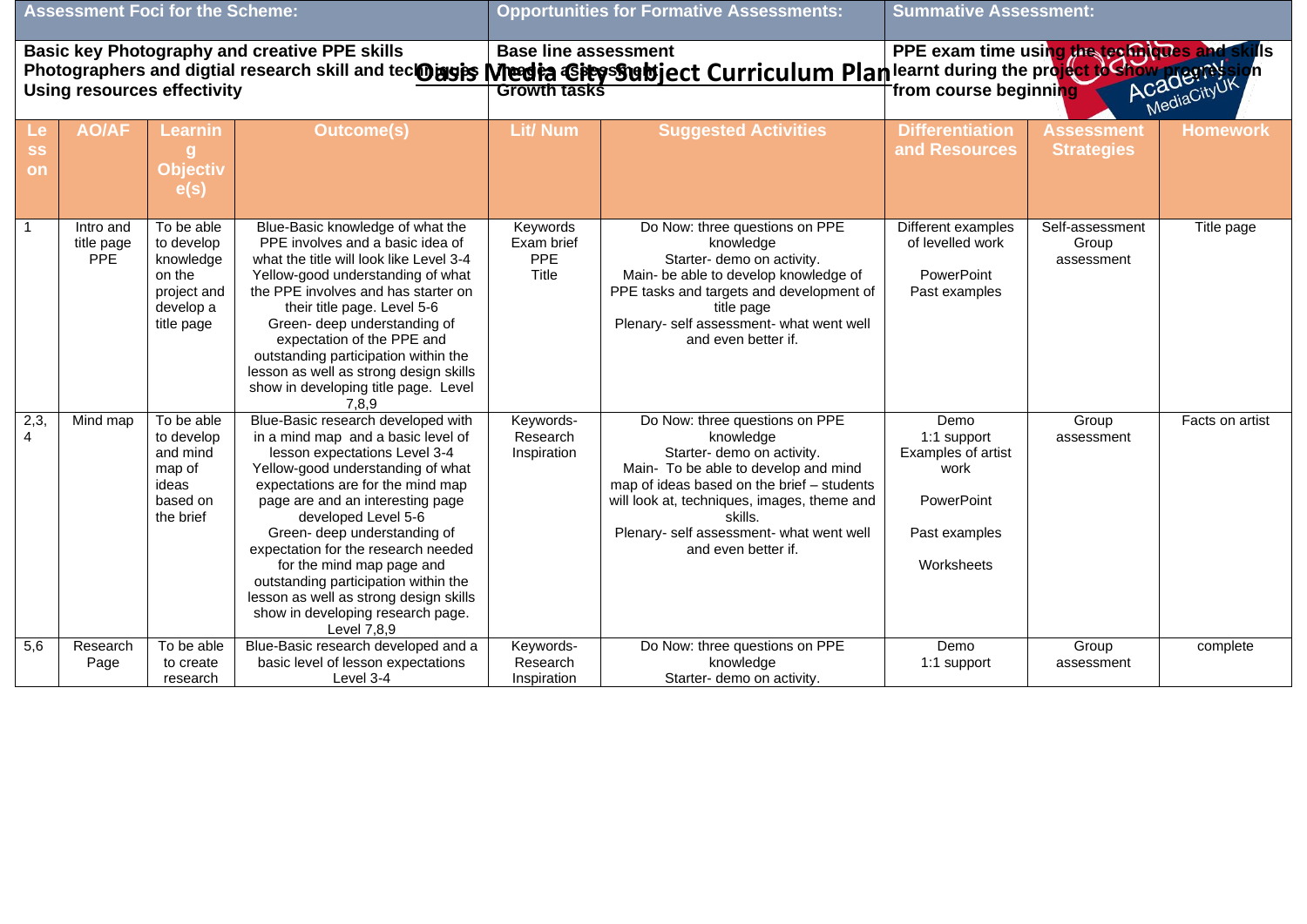

|                |                                           | on the<br>artist                                          | Yellow-good understanding of what<br>expectations are for the research<br>page are and an interesting page<br>developed Level 5-6<br>Green- deep understanding of<br>expectation for the research page and<br>outstanding participation within the<br>lesson as well as strong design skills<br>show in developing research page.<br>Level 7,8,9                                                                                                                                |                                                                  | Main- be able to create a research page<br>on artist - students will look at, techniques,<br>images, theme and skills.<br>Plenary- self assessment- what went well<br>and even better if.                                                                              | Examples of artist<br>work<br>PowerPoint<br>Past examples<br>Worksheets                                 |                              |          |
|----------------|-------------------------------------------|-----------------------------------------------------------|---------------------------------------------------------------------------------------------------------------------------------------------------------------------------------------------------------------------------------------------------------------------------------------------------------------------------------------------------------------------------------------------------------------------------------------------------------------------------------|------------------------------------------------------------------|------------------------------------------------------------------------------------------------------------------------------------------------------------------------------------------------------------------------------------------------------------------------|---------------------------------------------------------------------------------------------------------|------------------------------|----------|
| $\overline{7}$ | Title page<br>growth<br>task              | To be able<br>to<br>complete<br>growth<br>task lesson     | Blue- basic to have tried to develop<br>title page, with some information.<br>Level 3-4<br>Yellow- To have developed some<br>parts of the title page and have a<br>interesting design. Level 5-6<br>Green- To completed a high level title<br>page which shows great facts and<br>outstanding design.                                                                                                                                                                           | Keywords:<br>Course info<br>Title<br>PPE                         | Do Now: three questions on PPE<br>knowledge<br>Starter- demo on activity.<br>Main- be able to develop knowledge of<br>PPE and development of title page refine<br>from growth task<br>Plenary- self assessment- what went well<br>and even better if.                  | Demo<br>1:1 support from<br>teacher and peers<br>Examples of past<br>work<br>Help sheets<br>PowerPoint  | Self and group<br>assessment | complete |
| 6              | Research<br>page<br>complete<br>assessmen | To be able<br>to research<br>page on<br>Photograp<br>hers | Blue-Basic research developed and a<br>basic level of lesson expectations<br>Using the growth task to improve.<br>Level 3-4<br>Yellow-good understanding of what<br>expectations are for the research<br>page are and an interesting page<br>developed Level 5-6<br>Green- deep understanding of<br>expectation for the research page and<br>outstanding participation within the<br>lesson as well as strong design skills<br>show in developing research page.<br>Level 7,8,9 | Keywords:<br>Knowledge<br>Accurate<br>Straight<br>Design         | Do Now: three questions on PPE<br>knowledge<br>Starter- demo on activity.<br>Main- be able to create a research page<br>on artists- students will look at,<br>techniques, images, theme and skills.<br>Plenary- self assessment- what went well<br>and even better if. | Demo<br>1:1 support from<br>teacher and peers<br>Examples of past<br>work<br>Help sheets<br>PowerPoint. | Peer and group<br>assessment | complete |
| 8,9,<br>10     | Develop<br>contact<br>sheets              | To be able<br>to<br>Develop<br>contact<br>sheets          | Blue- be able to develop high quality<br>contact sheets and edit them. Level 3-<br>4<br>Yellow- be able to develop high<br>quality contact sheets and edit them<br>to a high standard. Carefully consider<br>your presentation. Level 5-6<br>Green- detailed, creative and original<br>development of high quality contact<br>sheets and edit them. Be able to use                                                                                                              | Keywords:<br>Presentation<br>Creative<br>Opinions<br>Inspiration | Do Now: three questions on PPE<br>knowledge<br>Starter- demo on activity.<br>Main- To be able to<br>Develop contact sheets of own images<br>Plenary- self assessment- what went well<br>and even better if                                                             | Demo<br>1:1 support from<br>teacher and peers<br>Examples of past<br>work<br>Help sheets<br>PowerPoint  | Self-assessment              | develop  |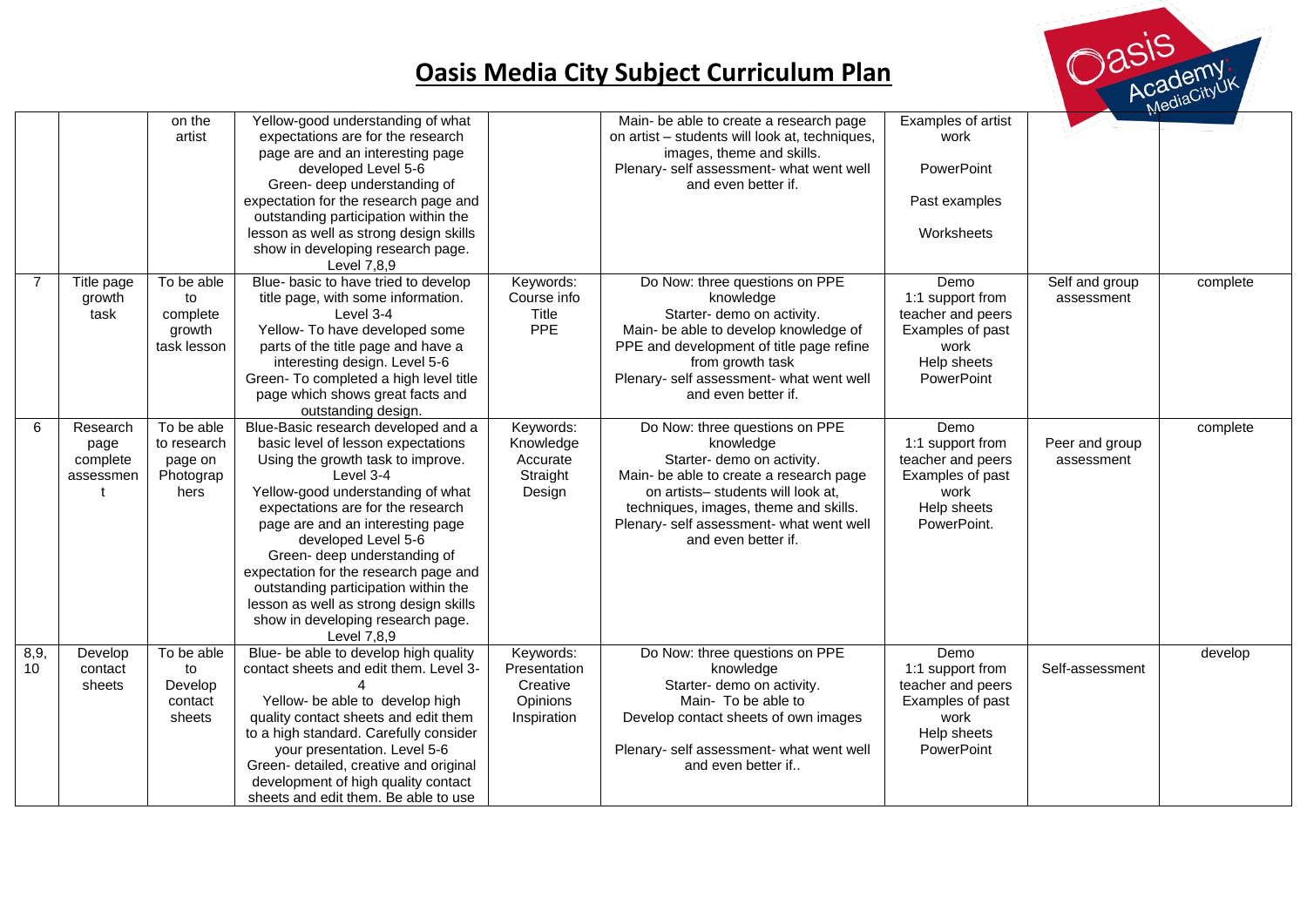

|                 |                       |                                                                                   | a range of skills to develop a final<br>image from the contact sheets to a<br>high standard own image included<br>Level 7,8,9                                                                                                                                                                                                                                                                                                              |                                      |                                                                                                                                                                                                                                                                              |                                                                                                |                     |          |
|-----------------|-----------------------|-----------------------------------------------------------------------------------|--------------------------------------------------------------------------------------------------------------------------------------------------------------------------------------------------------------------------------------------------------------------------------------------------------------------------------------------------------------------------------------------------------------------------------------------|--------------------------------------|------------------------------------------------------------------------------------------------------------------------------------------------------------------------------------------------------------------------------------------------------------------------------|------------------------------------------------------------------------------------------------|---------------------|----------|
| 11              | Research<br>Page      | To be able<br>to create<br>research<br>on the<br>photograph<br>er Titus<br>Kaphar | Blue-Basic research developed and a<br>basic level of lesson expectations<br>Level 3-4<br>Yellow-good understanding of what<br>expectations are for the research<br>page are and an interesting page<br>developed Level 5-6<br>Green- deep understanding of<br>expectation for the research page and<br>outstanding participation within the<br>lesson as well as strong design skills<br>show in developing research page.<br>Level 7,8,9 | Keywords-<br>Research<br>Inspiration | Do Now: three questions on PPE<br>knowledge<br>Starter- demo on activity.<br>Main- be able to create a research page<br>on photographer - students will look at,<br>techniques, images, theme and skills.<br>Plenary- self assessment- what went well<br>and even better if. | Demo<br>1:1 support<br>Examples of artist<br>work<br>PowerPoint<br>Past examples<br>Worksheets | Group<br>assessment | complete |
| $\overline{12}$ | Research<br>Page      | To be able<br>to create<br>research<br>on the<br>photograph<br>er Titus<br>Kaphar | Blue-Basic research developed and a<br>basic level of lesson expectations<br>Level 3-4<br>Yellow-good understanding of what<br>expectations are for the research<br>page are and an interesting page<br>developed Level 5-6<br>Green- deep understanding of<br>expectation for the research page and<br>outstanding participation within the<br>lesson as well as strong design skills<br>show in developing research page.<br>Level 7.8.9 | Keywords-<br>Research<br>Inspiration | Do Now: three questions on PPE<br>knowledge<br>Starter- demo on activity.<br>Main- be able to create a research page<br>on photographer - students will look at,<br>techniques, images, theme and skills.<br>Plenary- self assessment- what went well<br>and even better if. | Demo<br>1:1 support<br>Examples of artist<br>work<br>PowerPoint<br>Past examples<br>Worksheets | Group<br>assessment | complete |
| 13              | Growth<br>task lesson | To be able<br>to<br>complete<br>growth<br>task                                    | Blue-Basic research developed and a<br>basic level of lesson expectations<br>Level 3-4<br>Yellow-good understanding of what<br>expectations are for the research<br>page are and an interesting page<br>developed Level 5-6<br>Green- deep understanding of<br>expectation for the research page and<br>outstanding participation within the<br>lesson as well as strong design skills                                                     | Keywords-<br>Research<br>Inspiration | Do Now: three questions on PPE<br>knowledge<br>Starter- demo on activity.<br>Main- To be able to complete growth task<br>Plenary- self assessment- what went well<br>and even better if.                                                                                     | Demo<br>1:1 support<br>Examples of artist<br>work<br>PowerPoint<br>Past examples<br>Worksheets | Group<br>assessment | complete |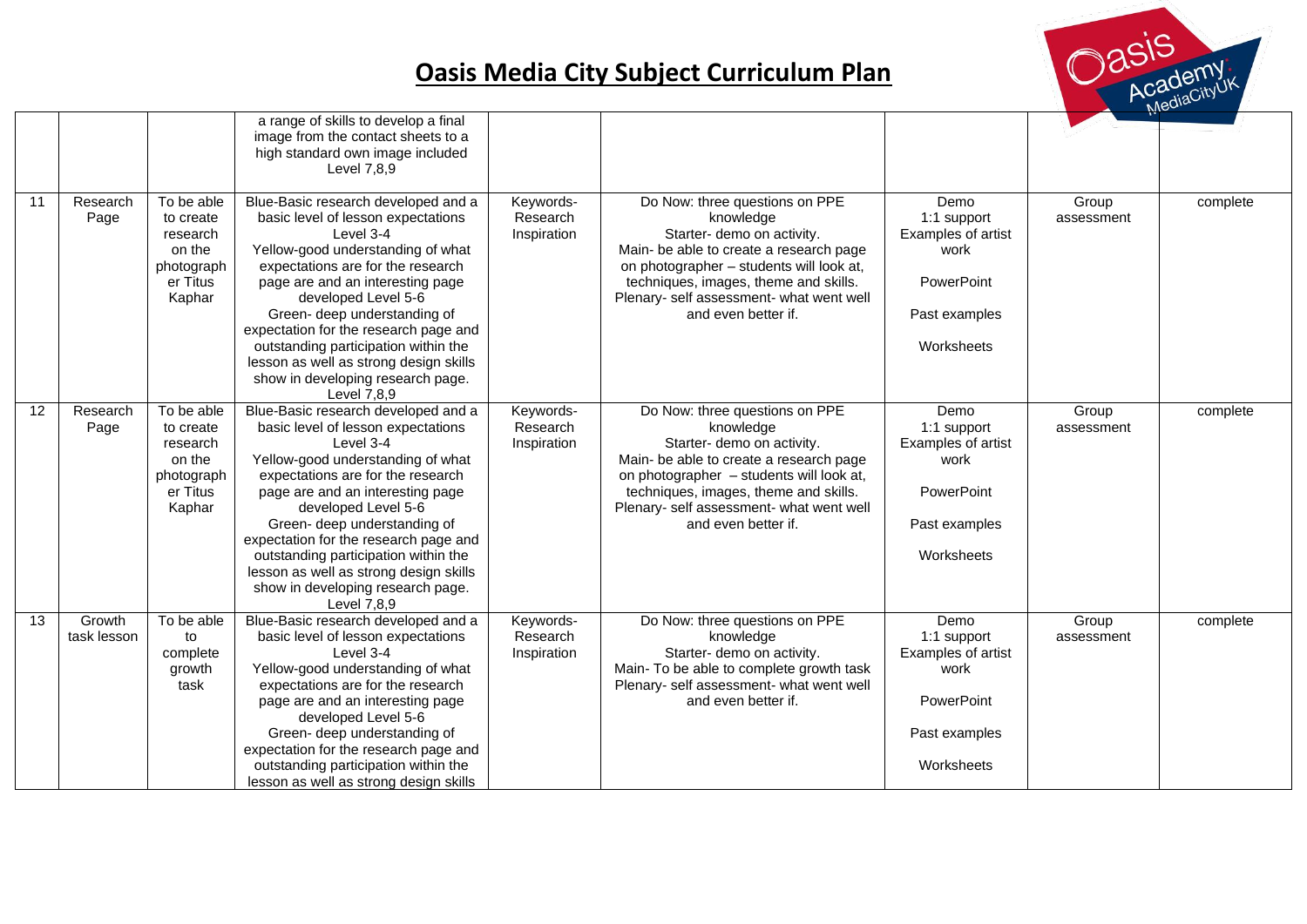

|                  |                                 |                                                                                    | show in developing research page.<br>Level 7.8.9                                                                                                                                                                                                                                                                                                                                                                                                  |                                                             |                                                                                                                                                                                                       |                                                                                                        |                       |                                 |
|------------------|---------------------------------|------------------------------------------------------------------------------------|---------------------------------------------------------------------------------------------------------------------------------------------------------------------------------------------------------------------------------------------------------------------------------------------------------------------------------------------------------------------------------------------------------------------------------------------------|-------------------------------------------------------------|-------------------------------------------------------------------------------------------------------------------------------------------------------------------------------------------------------|--------------------------------------------------------------------------------------------------------|-----------------------|---------------------------------|
| 14,<br>15,<br>16 | 3 Ideas for<br>final<br>outcome | To be able<br>to create 3<br>Ideas for<br>final<br>outcome<br>linked to<br>the PPE | Blue- basic understanding shown of<br>how to develop a idea page limited<br>skills shown. Level 3-4<br>Yellow- good standard shown on how<br>to develop idea pages good creative<br>skills used Level 5-6<br>Green- outstanding standard of<br>developing idea pages creative skill<br>shown, outstanding example of a<br>story board example of strong design<br>skills being used. Level 7,8,9                                                  | Keywords<br>Ideas<br>Research<br>Media<br>Materials         | Do Now: three questions on PPE<br>knowledge<br>Starter- demo on activity.<br>Main $-$ To be able to create 3 Ideas for<br>final outcome linked to the PPE<br>Plenary- self assessment- what work well | Demo<br>1:1 support from<br>teacher and peers<br>Examples of past<br>work<br>Help sheets<br>PowerPoint | Peer assessment       | complete                        |
| 17<br>18,<br>19  | Final piece                     | To be able<br>to create a<br>final piece<br>from ideas                             | Blue- basic understanding shown of<br>how to develop a final piece from a<br>basic plan limited skills shown. Level<br>$3 - 4$<br>Yellow- good standard shown on how<br>to develop a final piece from an idea<br>good creative skills used<br>Level 5-6<br>Green- outstanding standard of<br>developing a final piece creative skill<br>shown, outstanding example of a final<br>piece example of strong design skills<br>being used. Level 7,8,9 | Keywords:<br>Ideas<br>Research<br>Media<br><b>Materials</b> | Do Now: three questions on PPE<br>knowledge<br>Starter- demo PPE standards.<br>Main - To be able to create a final piece<br>from ideas<br>Plenary- self assessment- what.                             | Demo<br>1:1 support from<br>teacher and peers<br>Examples of past<br>work<br>Help sheets<br>PowerPoint | Peer<br>assessment    | complete                        |
| 20               | Evaluation                      | To be able<br>to<br>complete<br>the<br>evaluation<br>template                      | Blue - to be able to complete the<br>template to a basic level. level 3-4<br>Yellow -developed a deeper<br>understanding of the project as well<br>as original and interesting outcomes<br>level 4-5<br>Green- original and knowledgeable<br>written evaluation                                                                                                                                                                                   | Keywords:<br>Knowledge<br><b>Skills</b>                     | Do Now: three questions on PPE<br>knowledge<br>Starter- demo on activity.<br>Main - students are to complete their<br>evaluation template based on their PPE<br>Plenary- self assessment- what.       |                                                                                                        | Teacher<br>Assessment | Contact sheet<br>images hand in |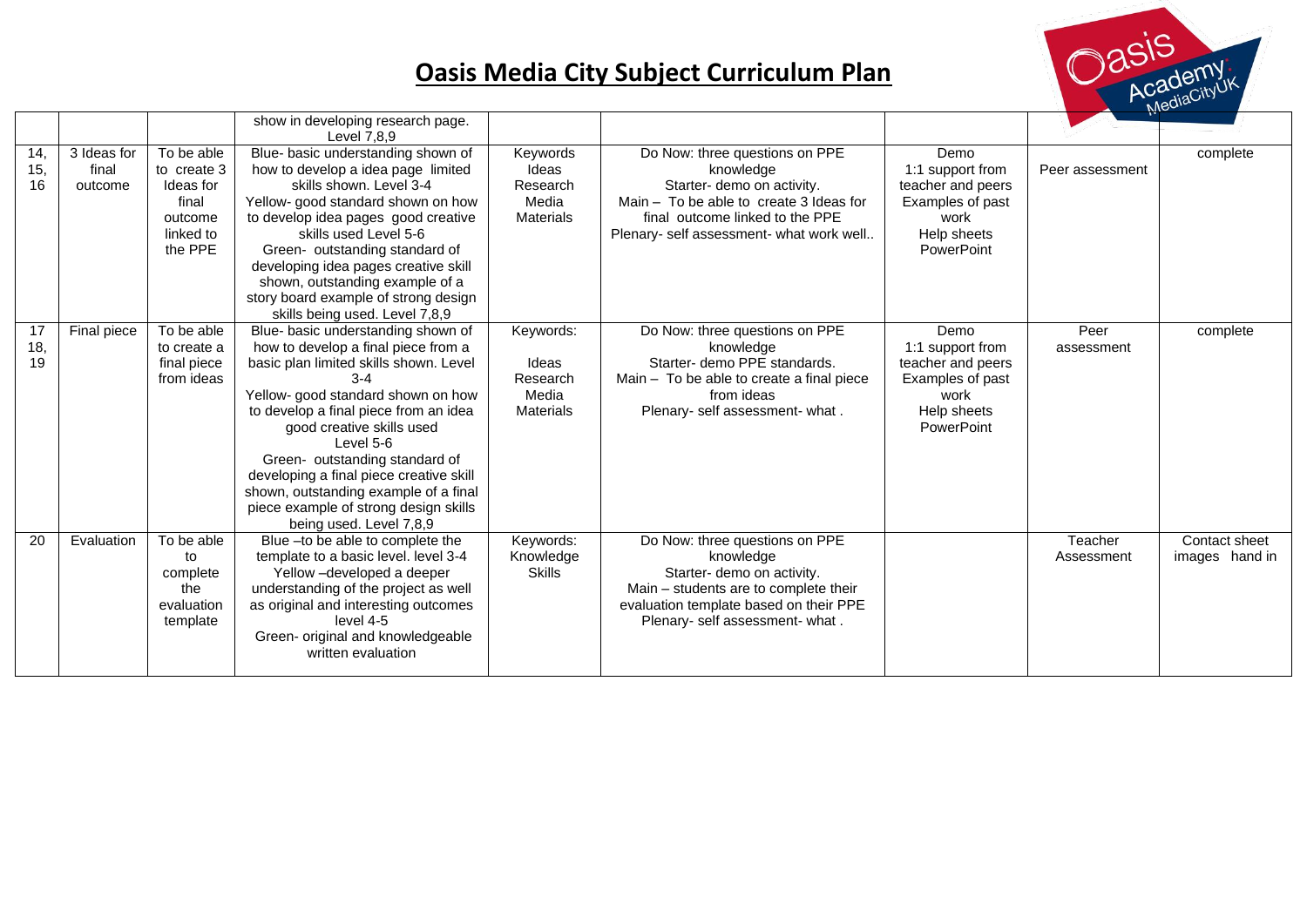

#### *Key Questions:*

#### *1. What is the overarching intent for your curriculum?*

**To develop Students confidence and skills throughout the Photography curriculum to build their creativity and enthusiasm for the subject. Students will have the opportunity to explore a range of Photographers, media, and techniques throughout the course. This will be developed and built upon year on year with the core foundations and principals running throughout each project to ensure a deeper level of understanding and the development of skill. During year 11 pupils will have the opportunity to develop their own personal project to become independent learners.**

#### *2. How does this curriculum build student's knowledge of the world around them both locally and nationally?*

**Students research a range of Photographers from different cultures, eras and areas including Photographers who are local. Topics at KS4 enable students to look at current affairs and news from around the world to draw inspiration for a personal response. Gallery visits are organised to give students the experience of visiting an art gallery and to inform their own ideas.**

#### *3. How is this curriculum designed to engage students and develop a passion for the subject?*

**Students are able to explore a variety of techniques and media's throughout the curriculum with engaging and challenging projects that are designed to give a wide variety of experiences. They are able to be creative and encouraged to develop their own style and work through experimentation of digital processes. Students work is celebrated with praise postcards, group assessments and is used for displays and examples, which motivates and inspires them**.

*4. How does this curriculum cater for the needs of our students?*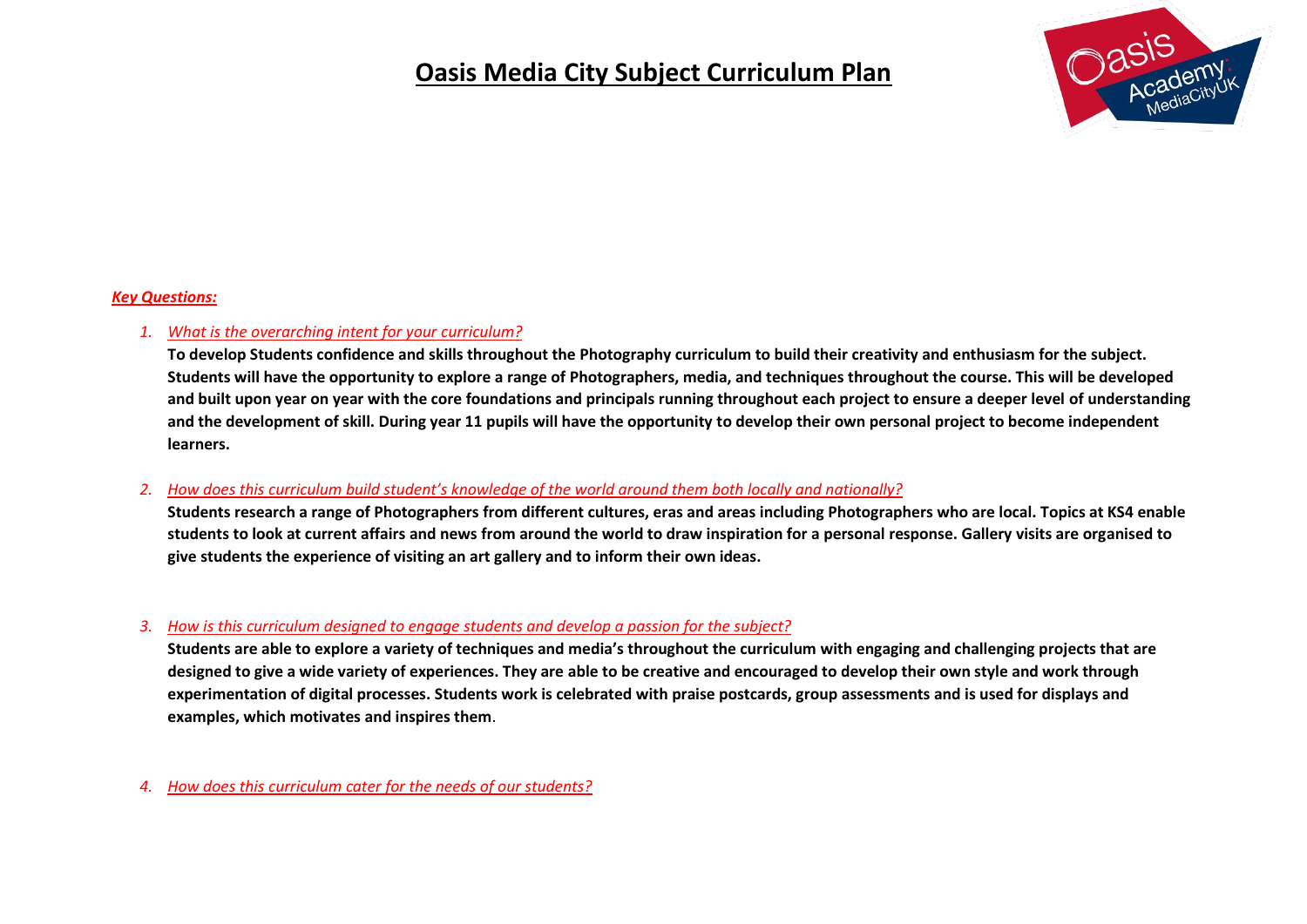

**The curriculum has a wide variety of digital and hand manipulation styles and activities, which all students are able to access and engage with. Within the schemes of learning individual lessons are structured with a learning scaffold so every student can access the curriculum. Each project follows the same structure so students are aware of the work they need to produce. This is developed from KS3 to KS4 to enable students to reach the 4 assessment objectives.**

#### *5. How is assessment used to improve learning?*

**Base line assessments are used to level student's photography skills and show the progress they have made. Students will always create a final piece for an assessment demonstrating the knowledge, skills and techniques they have learnt during the project. Growth tasks and self/peer assessment are planned into each project with an extended piece of feedback which is given at the end of each assessment for the pupils to improve further.**

### *6. What skills will students develop that can be used in other subject areas and beyond their school life?*

**Students will develop their listening skills, communication skills, teamwork skills, self-reflection skills and creativity skills throughout the curriculum. This is embedded into each project and each year group throughout the curriculum. Students are encouraged to express themselves and to be creative when producing their own individual pieces of artwork and are taught to use create specific language when describing the work of others. Cross curricular links in KS3 include subjects such as Textiles, Product Design, Art and Maths where pupils can further develop their skills. GCSE topics enable students to look at current affairs and issues from around the word to inspire their personal response.** 

### *7. How is learning planned to progressively develop pupil's knowledge and understanding over time?*

**All tasks are used to develop the student's knowledge and understanding and build on from each other to reach the end of the project for their assessment. Students work independently to complete their final piece showing their development of practical and theoretical skills within their digital photography and application of Photoshop.**

8. *How learning is sequenced over time to ensure students retain knowledge and are more successful at recalling?*